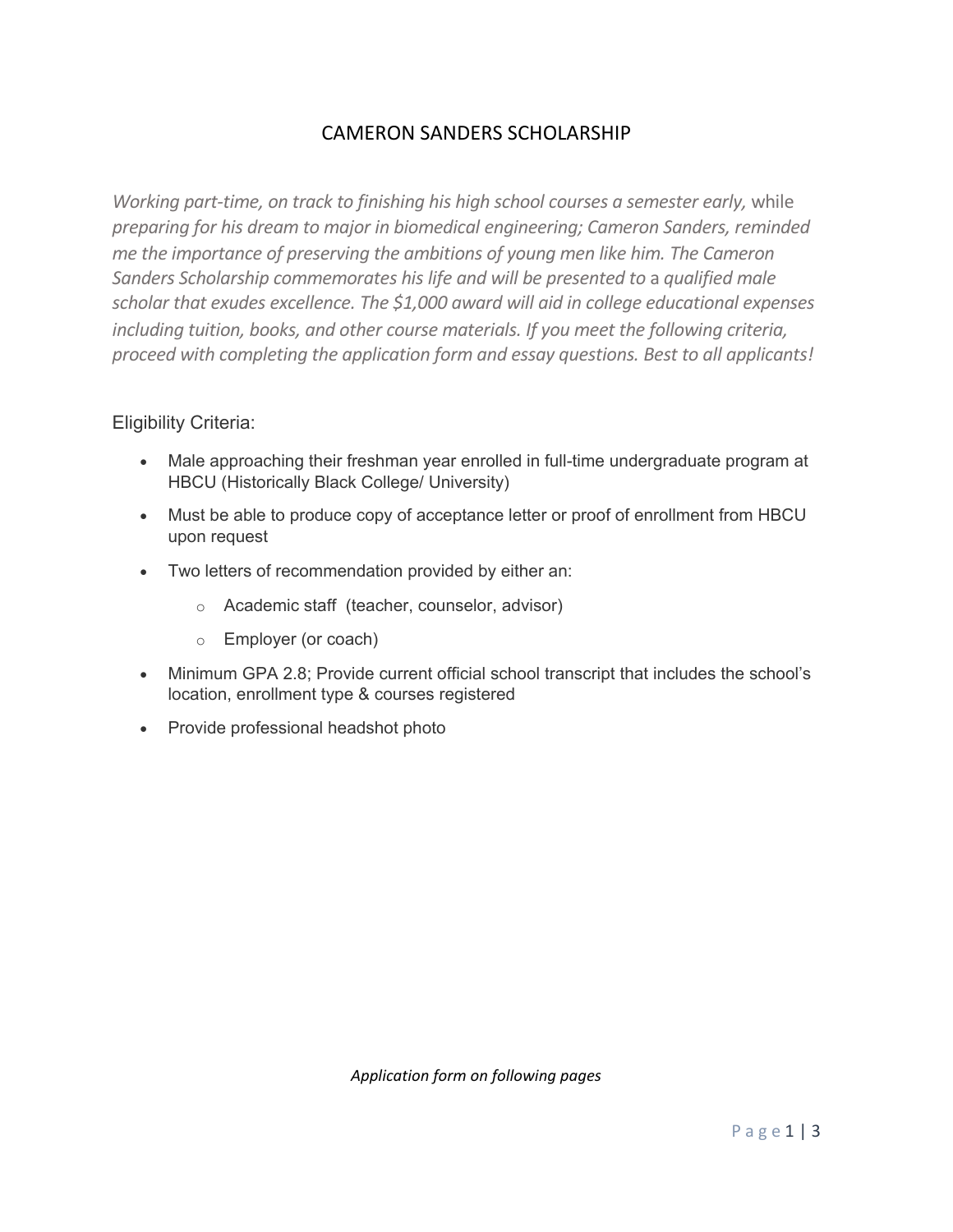#### PERSONAL INFORMATION

| First name                 | Last name        |
|----------------------------|------------------|
| Date of Birth              | Telephone Number |
| Email Address              |                  |
| City                       | State            |
| High School                | High School GPA  |
| Intended College           |                  |
| <b>College Address</b>     |                  |
| Parent/Legal Guardian Name |                  |

By checking this box, you confirm that all statements, attachments and supporting documents  $\overline{\mathbb{R}^2}$ in regards to this scholarship application are true.

#### ESSAY QUESTIONS

In 250 words, please explain how attending an HBCU benefits you personally and professionally.